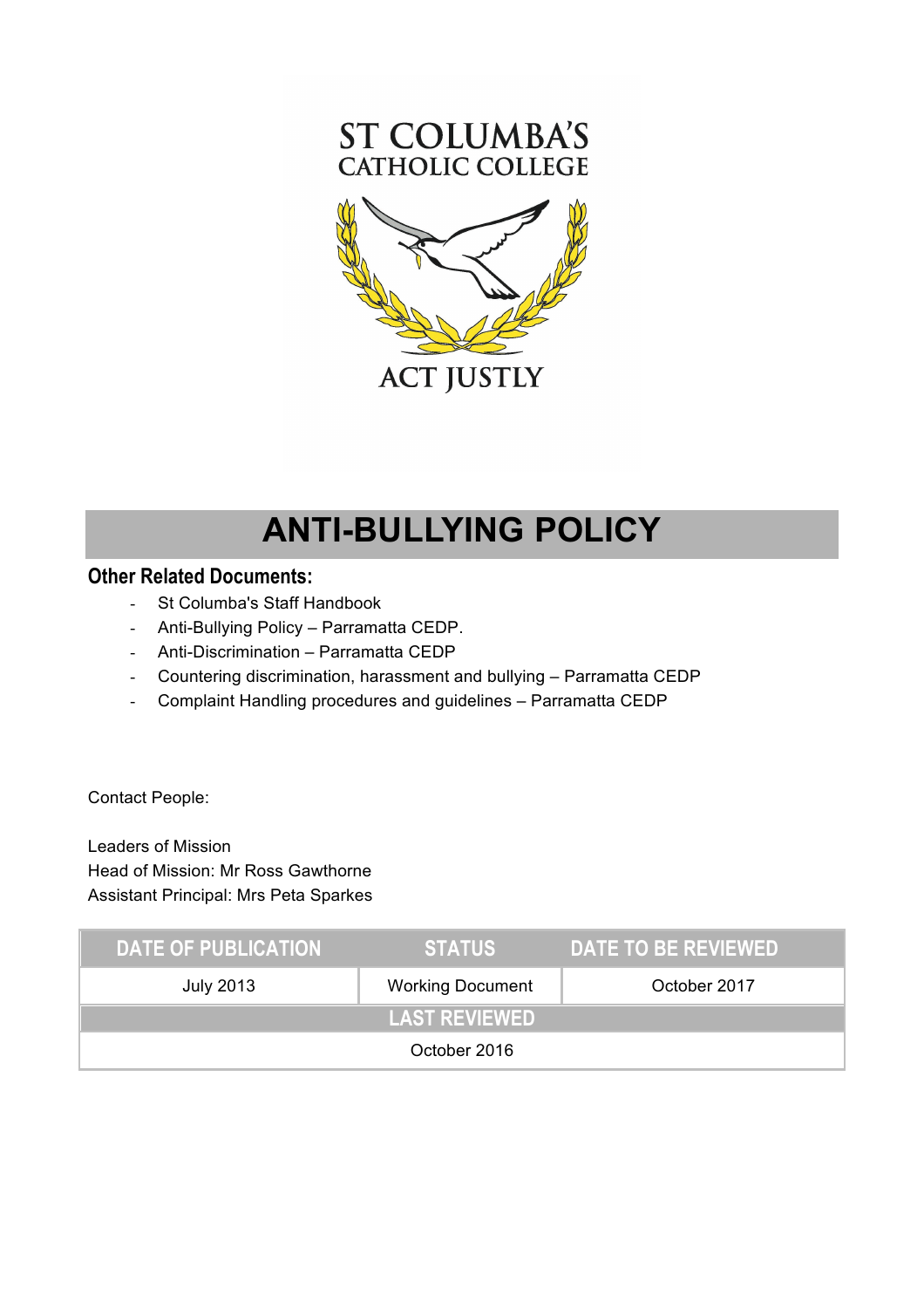# **Student Code of Conduct - Bullying**

## **BULLYING**

*At St Columba's Catholic College, we believe that all students have the right to learn in a safe environment. We commit our students to act justly by expecting "honesty and courage in their words and actions and by fostering respectful relationships." (School Mission statement)*

As a Catholic School we are committed to developing an educational and organisational culture based on mutual trust and respect. Bullying is contrary to Gospel values and detrimental to the school's ethos of and promotion of justice and inclusivity.

#### **School Responsibilities:**

It is the responsibility of the school to ensure the Anti-Bullying Policy and procedures are implemented so that a culture of care is developed and maintained and that there is zero tolerance towards bullying.

Our commitment towards duty of care requires us to take all reasonable measures to ensure that the school is a safe place for students and staff. This means we have a responsibility to ensure that our school offers a safe learning environment for all our students, free from victimization, harassment, abuse, vilification and unlawful discrimination.

#### **St Columba's Anti-Bullying Policy is aligned to the CEDP's Anti-Bullying Policy and the guiding principles of the National Safe Schools Framework.**

#### **Related Documents:**

- St Columba's Responsible Use of Technology Policy
- Student Columba's Student Management Policy

#### **What Is Bullying?**

"Bullying may be defined as a student being exposed, repeatedly and overtime to intentional injury or discomfort inflicted by one or more students." (Olweus, 1993)

#### *Bullying behaviours include:*

- direct physical attacks such as hitting, tripping, pushing, throwing things etc.
- name calling, mocking, insulting or belittling someone
- making insulting racist or sexist comments or comments about sexual orientation
- trying to damage someone's reputation, spreading rumours
- using verbal or non-verbal put downs
- playing nasty practical jokes
- physical intimidation
- social exclusion
- cyberbullying (via e-mail, chatrooms, text messages etc.)

#### *Consequences of Bullying*

Students who are victims of bullying behaviour may experience effects that range from low levels of psychological well-being and social adjustments, to high levels of psychological distress and adverse physical health symptoms.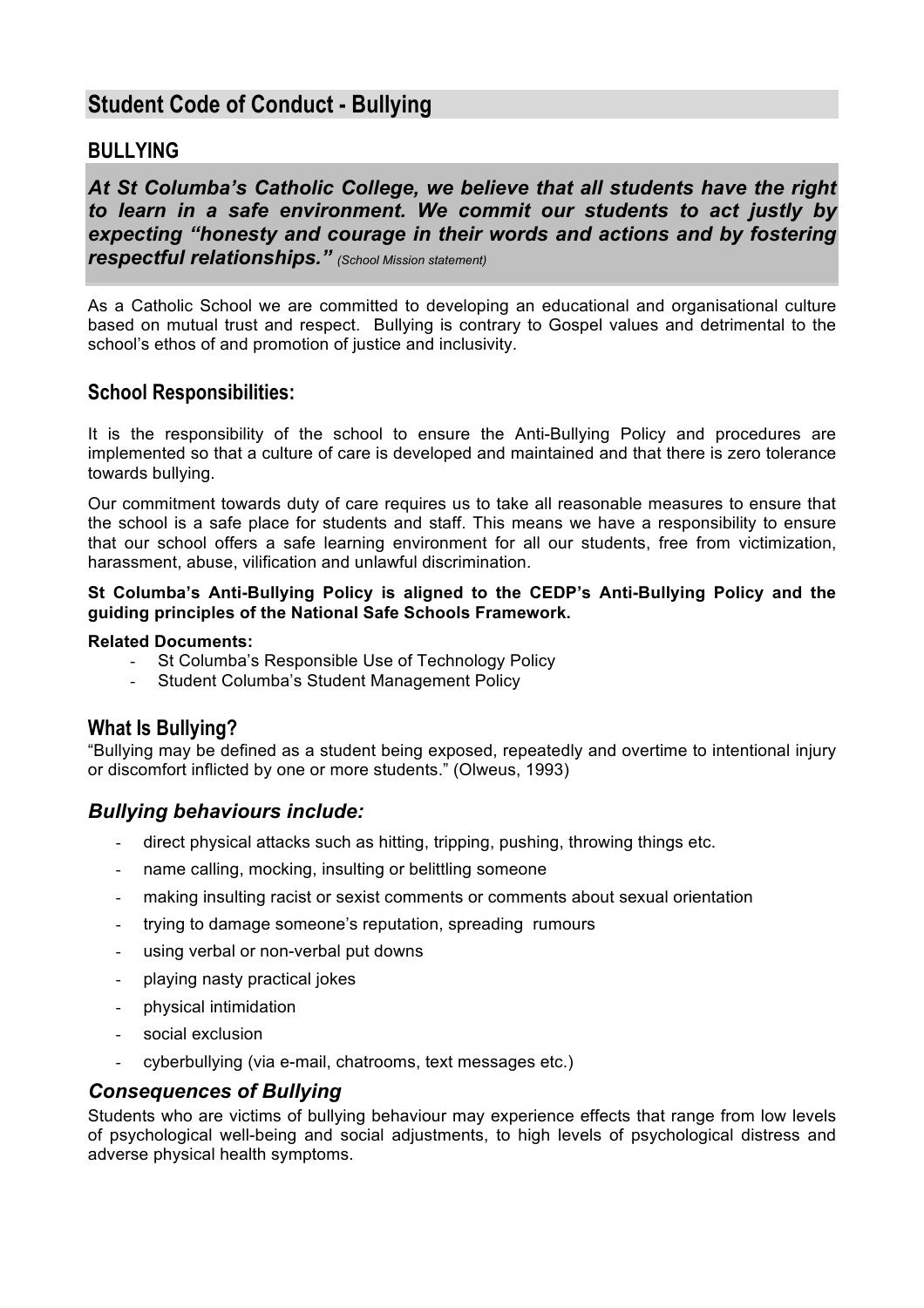# *School Curriculum:*

#### **The school curriculum will be used to:**

- raise awareness about bullying behaviour
- increase understanding about victims of bullying
- help build an anti-bullying ethos in the school
- explore ways for students to build resilience

The issue of bullying is addressed in the following cross-curricula areas:

- Year 9 Religious Education Moral Decision Making. The assessment task focuses on cyber morality.
- PDHPE
- English

#### **Opportunities to raise awareness about bullying should occur:**

- in classrooms
- at school and year assemblies
- at S.R.C. meetings
- in year 7 & 8 Anti–Bullying Programmes
- through talks by Police Officers

#### **Opportunities to build a positive culture in the school could include:**

- award ceremonies
- merit ward system
- quality teaching and learning
- presentation ceremonies
- leadership programmes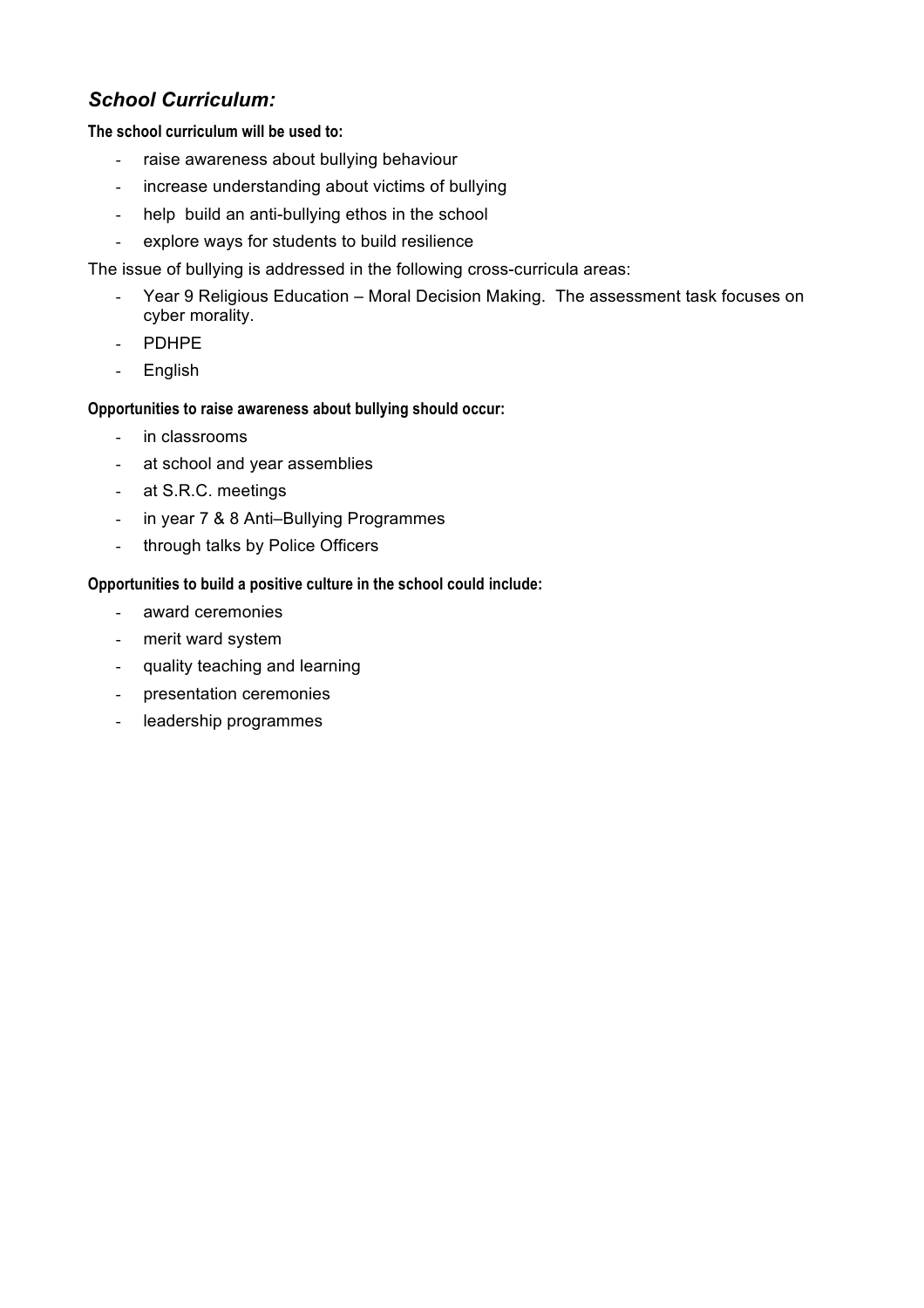# **Four Step Procedure for Addressing Incidents of Bullying**

It is essential that any student who is being bullied or witnesses incidents of bulling feel that he/she will be listened to and supported and appropriate measures will be taken to ensure their physical and emotional well-being.

Disclosure should involve an adult/s and can be open or anonymous. All students need to be challenged to promote a culture of responsible reporting.

#### **STEP ONE:**

"Initial Interview Form (Blue Form)" is completed by LOM following notification of incident This response must include details of:

- the nature of the complaint
- who made the complaint
- date / time / location
- to whom the complaint was made OR what the staff member witnessed.

If the person who made the initial complaint is not the victim, the victim is then interviewed. The student being bullied may bring a support person (parent or friend) to the interview. (In compiling the report from the victim confidentiality and procedural fairness must be considered.)

#### **If, following initial investigation, LOM determines the incident to be a possible case of bullying, the matter is referred to the HOM**

**STEP TWO - Interview the bully** (Support person can be parent or friend)

Complete bullying report after consultation with relevant staff and school counsellor.

#### **STEP THREE – Determination / Intervention**

- consequence issued confirmed cases of bullying will result in suspension from the College
- restorative conference (if requested or advised)
- parents of victim and bully contacted
- follow-up plan for victim
- when bullying behaviour involves a crime, such as common assault, a report to the police may be made.
- incidents of bullying that interfere with the safety and well-being of other students, and that constitute aggressive behaviour, (including abuse transmitted electronically by e-mail, websites and SMS text messages), need to be reviewed in the context of other relevant diocesan student welfare policies.

#### **STEP FOUR – Monitoring Follow Up Plan**

**LOM meets with victim and bully (separately) weekly to enquire about the afficacy of the intervention and records meetings on the bottom of the blue form.**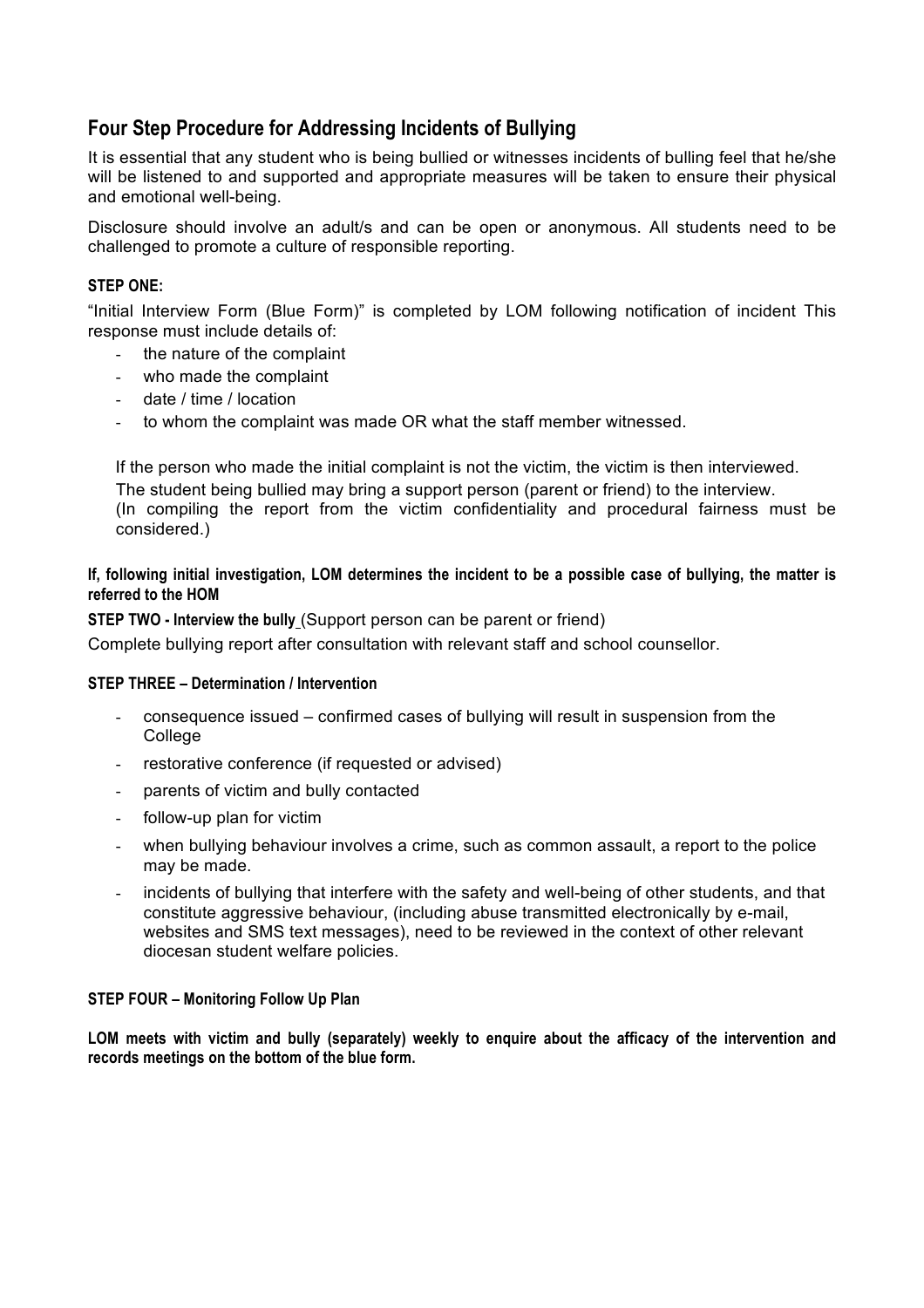# **School Documentation**

All notes relating to a complaint of bullying should be kept in both the victim and bullys central student file, and recorded on Iris under Pastoral Incident for the bully and Supplimentary Notes for the victim

### **What Students Can Do:**

Students should:

- remember that all students have a right to feel safe and not be bullied
- not feel ashamed if they are bullied
- report bullying when it occurs. Doing nothing can lend support to bullies.
- tell someone if you are being bullied.
- ask parents, teachers, school counsellor for help and advice. A friend can help and support students to report bullying.
- seek advice from the Police-School Liaison Officer Phone: 4751 0299
- Kids' Helpline Website: http://www.kidshelp.com.au/ Phone: 1800 55 1800

### **What Parents Can Do:**

We acknowledge our partnership with parent / caregivers and value their support in our endeavour to make our school a bully-free environment

# **Parent / Caregivers Should:**

- watch for signs of bullying
- listen and take seriously comments that your son / daughter make about bullying
- reassure your child that reporting bullying is the right thing to do
- encourage your child to talk to someone he / she trusts at school
- work with the school to develop strategies that will support your child at school.
- implement cyber safety networks. Visit www.cybersmart.gov.au

# **Strategies for dealing with bullying**

### **1. The Method of Shared Concern**

This approach aims to establish the ground rules to help children get on in school. This is at the heart of the Mission Statement and the policies that follow from it. It is evident in the modelling of behaviour by staff in their interactions with students and with other members of staff.

It is intended to help young people to be better functioning and is best combined with specific action targeted on significant individuals.

#### **2. The No Blame Approach**

Aims to tap into children's capacity for empathy.

#### **3. Restorative Justice**

#### **4. Incident Reporting**

Fosters an atmosphere in which children can disclose openly and confidentially. This enables children to offload worry, give support because they know that notice will be taken and action will follow.

#### **5. Resilience Training**

The aim is to enable bullied students to develop greater range of skills and responses when caring for themselves. Students need to develop the confidence to take control of situations using responses which "de-escalate" conflicts.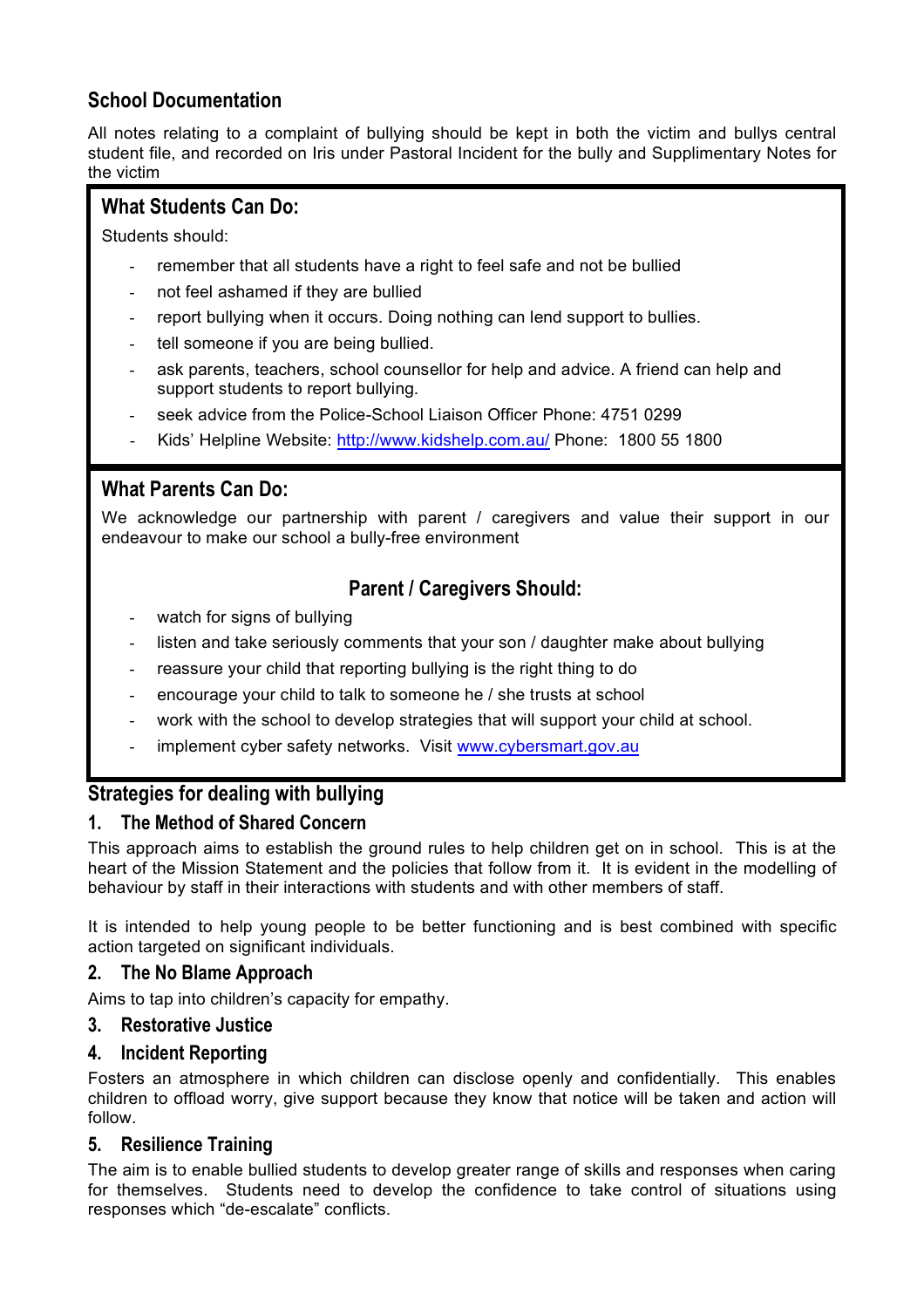# **St Columba's Catholic College**

# **Student Reflection Form**

The purpose of this form is to get you to take some time to think about how you behaved recently and the results of your actions and behaviour.

When you are filling out each section, be as detailed as possible.

| Today's Date: |                                           |
|---------------|-------------------------------------------|
| Your Name:    |                                           |
| Year:         |                                           |
| Home Room:    |                                           |
|               | What got me here? Describe what you did.  |
|               |                                           |
|               |                                           |
|               |                                           |
|               |                                           |
|               |                                           |
|               |                                           |
|               |                                           |
|               |                                           |
|               |                                           |
|               |                                           |
|               |                                           |
|               |                                           |
|               |                                           |
|               | After you did this, what happened to you? |
|               |                                           |
|               |                                           |
|               |                                           |
|               |                                           |
|               |                                           |
|               |                                           |
|               |                                           |
|               |                                           |
|               |                                           |
|               |                                           |
|               |                                           |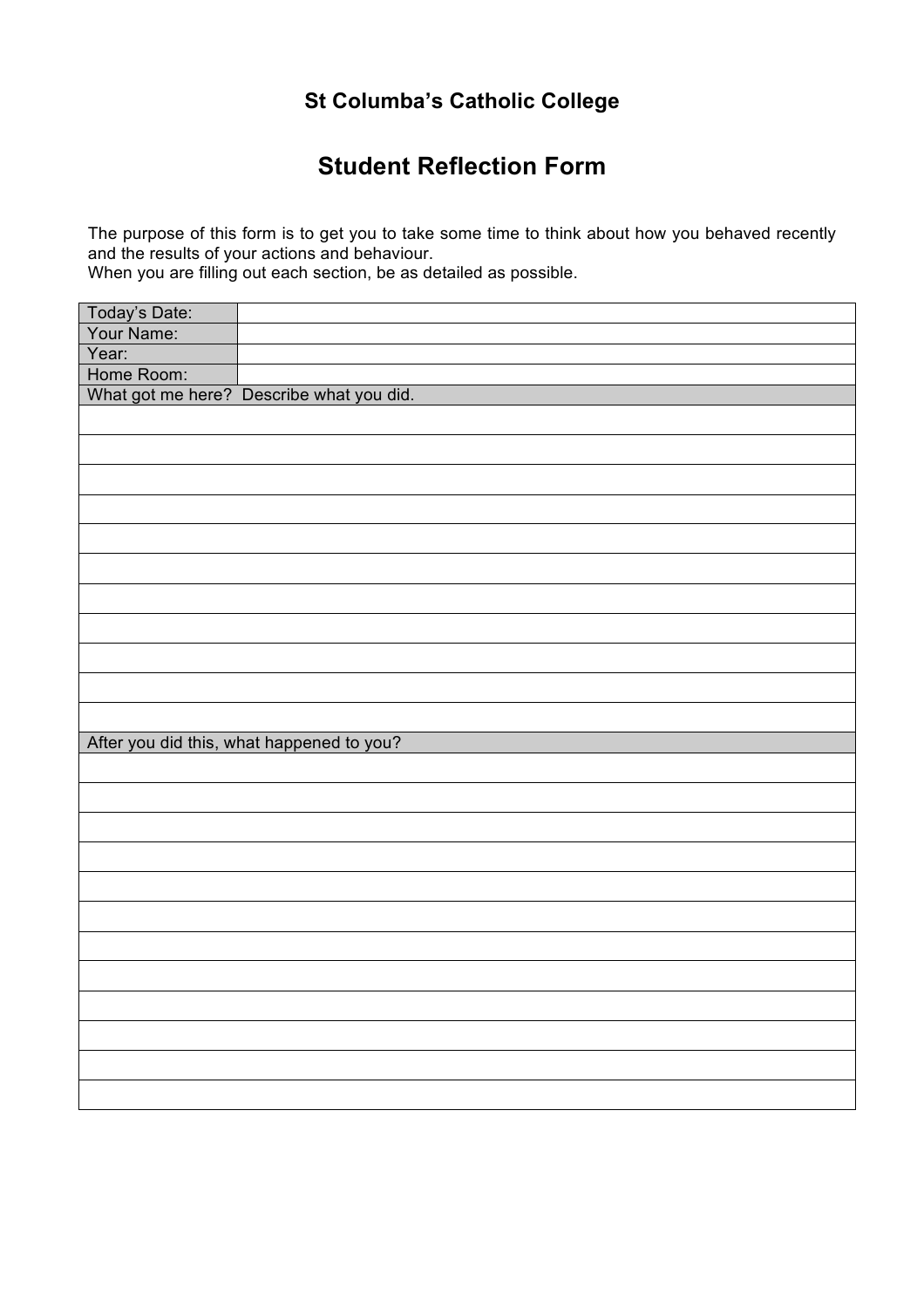| What made you behave this way?                                                                  |
|-------------------------------------------------------------------------------------------------|
| What were you thinking?                                                                         |
|                                                                                                 |
|                                                                                                 |
|                                                                                                 |
|                                                                                                 |
|                                                                                                 |
|                                                                                                 |
|                                                                                                 |
| What were you feeling?                                                                          |
|                                                                                                 |
|                                                                                                 |
|                                                                                                 |
|                                                                                                 |
|                                                                                                 |
| What was happening around you?                                                                  |
|                                                                                                 |
|                                                                                                 |
|                                                                                                 |
|                                                                                                 |
|                                                                                                 |
| Next time you are thinking and feeling this way, what can you do to act in a more positive way? |
|                                                                                                 |
|                                                                                                 |
|                                                                                                 |
|                                                                                                 |
|                                                                                                 |
| What do you think will be the result of doing things in a positive way?                         |
|                                                                                                 |
|                                                                                                 |
|                                                                                                 |
|                                                                                                 |
|                                                                                                 |
|                                                                                                 |
|                                                                                                 |

Your Signature: \_\_\_\_\_\_\_\_\_\_\_\_\_\_\_\_\_\_\_\_\_\_\_\_\_\_\_\_\_\_\_\_\_\_\_\_\_\_\_

Leader of Mission/Learning Signature: \_\_\_\_\_\_\_\_\_\_\_\_\_\_\_\_\_\_\_\_\_\_\_\_\_\_\_\_\_\_\_\_\_\_\_\_\_\_\_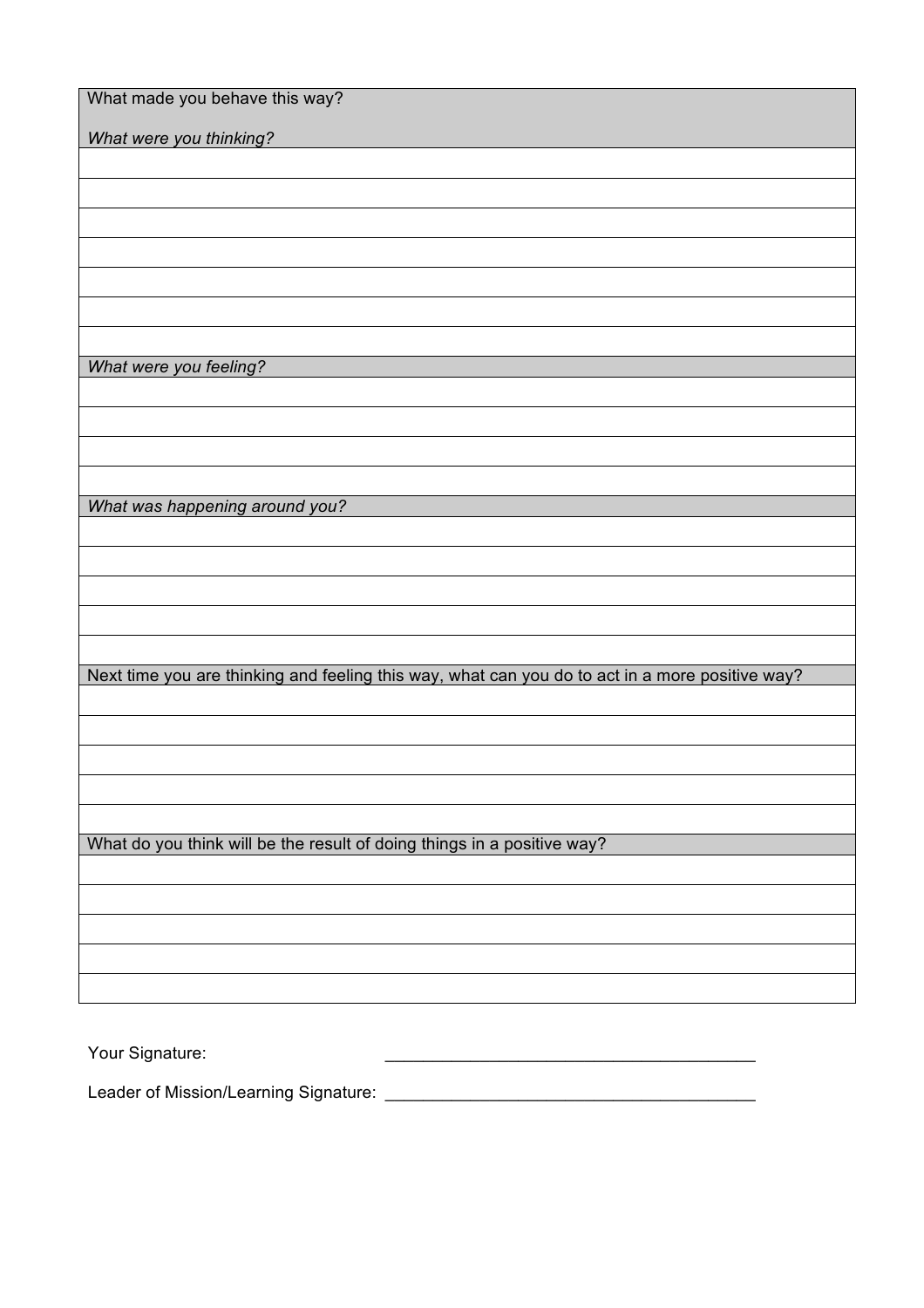# **St Columba's Catholic College**

# **Initial Interview Form (Blue Form)**

| Person(s) undertaking interview:                                                                       | Date: |
|--------------------------------------------------------------------------------------------------------|-------|
|                                                                                                        |       |
|                                                                                                        |       |
| Any other person(s) present, if so their names: _________________________________                      |       |
|                                                                                                        |       |
| Brief description of the incident                                                                      |       |
|                                                                                                        |       |
|                                                                                                        |       |
|                                                                                                        |       |
|                                                                                                        |       |
|                                                                                                        |       |
|                                                                                                        |       |
| When did the incident take place?                                                                      |       |
|                                                                                                        |       |
| Where did the incident take place?                                                                     |       |
|                                                                                                        |       |
| Witnesses and/or other students indirectly involved (attach statements or include statements<br>below) |       |
|                                                                                                        |       |
|                                                                                                        |       |
|                                                                                                        |       |
|                                                                                                        |       |
|                                                                                                        |       |
|                                                                                                        |       |
| What form of bullying took place (is taking place), e.g. verbal abuse, physical abuse, intimidation,   |       |
| unpleasant gestures, exclusion, electronic or handwritten messages etc                                 |       |
|                                                                                                        |       |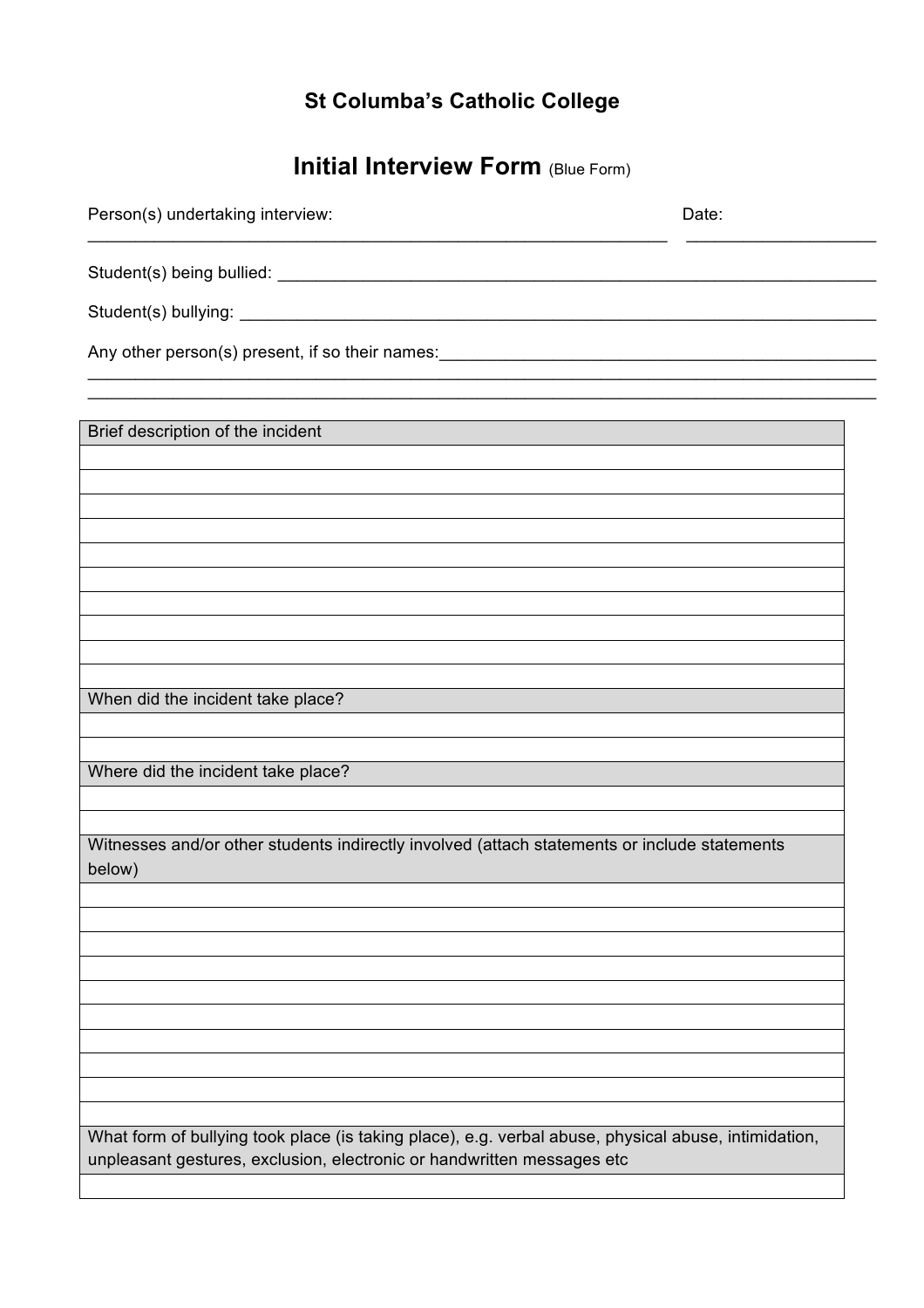| Have there been any other incidents?<br>$\Box$ Yes<br>$\Box$ No (please tick)<br>If so, how long have things been this way? (Give details of other incidents |  |  |  |  |
|--------------------------------------------------------------------------------------------------------------------------------------------------------------|--|--|--|--|
|                                                                                                                                                              |  |  |  |  |
|                                                                                                                                                              |  |  |  |  |
|                                                                                                                                                              |  |  |  |  |
|                                                                                                                                                              |  |  |  |  |
|                                                                                                                                                              |  |  |  |  |
|                                                                                                                                                              |  |  |  |  |
| What appears to be the most important contributing factors? (teacher intuition)                                                                              |  |  |  |  |
|                                                                                                                                                              |  |  |  |  |
|                                                                                                                                                              |  |  |  |  |
|                                                                                                                                                              |  |  |  |  |
|                                                                                                                                                              |  |  |  |  |
|                                                                                                                                                              |  |  |  |  |
| Who has been notified about the problem?                                                                                                                     |  |  |  |  |
|                                                                                                                                                              |  |  |  |  |
|                                                                                                                                                              |  |  |  |  |
|                                                                                                                                                              |  |  |  |  |
| What was the outcome?                                                                                                                                        |  |  |  |  |
|                                                                                                                                                              |  |  |  |  |
|                                                                                                                                                              |  |  |  |  |
|                                                                                                                                                              |  |  |  |  |
|                                                                                                                                                              |  |  |  |  |
| Have strategies been tried before? If so, what?                                                                                                              |  |  |  |  |
|                                                                                                                                                              |  |  |  |  |
|                                                                                                                                                              |  |  |  |  |
|                                                                                                                                                              |  |  |  |  |
| Details of new strategy:                                                                                                                                     |  |  |  |  |
|                                                                                                                                                              |  |  |  |  |
|                                                                                                                                                              |  |  |  |  |
|                                                                                                                                                              |  |  |  |  |
|                                                                                                                                                              |  |  |  |  |
|                                                                                                                                                              |  |  |  |  |
|                                                                                                                                                              |  |  |  |  |
|                                                                                                                                                              |  |  |  |  |
|                                                                                                                                                              |  |  |  |  |